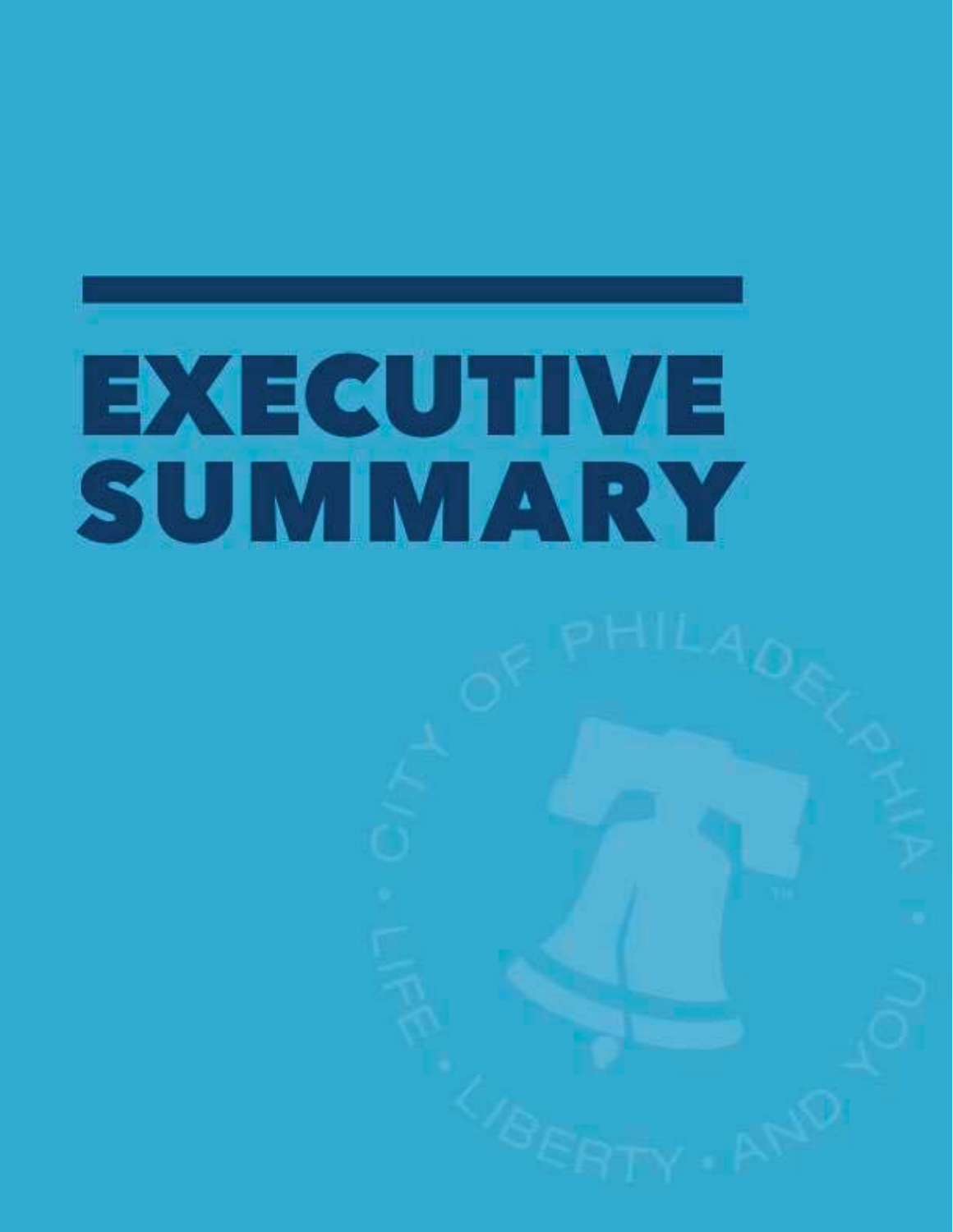# **EXECUTIVE SUMMARY**

CBG Communications, Inc. (CBG), in conjunction with its Project Team Partners, Dr. Constance Book, Ph.D. of Elon University and President of Telecommunications Research Corporation; Carson Hamlin, Video Engineer/Media Integrations Specialist; Cohen Law Group; and Issues & Answers, Telephone Research Firm, has conducted a cable-related Residential Needs and Interests Assessment, Public, Educational and Governmental (PEG) Access Needs Assessment, Institutional Network Needs Assessment and Cable System Technical Review concerning the Comcast Cable Television System serving the four franchise areas in the City of Philadelphia, Pennsylvania (City). This Needs Ascertainment, Review and related research has been conducted as part of cable franchise renewal proceedings with a local cable television provider, Comcast Cable (Comcast).

The full results of all the reviews and assessments through the end of 2014 are presented in the Report that follows. The Report provides information for the City regarding issues of significance to the residents and organizations in the Philadelphia franchise areas that are related to cable communications and, correspondingly, the ability of the cable system and Comcast to meet these demonstrated needs and interests. As additional information is received in 2015 during the course of the franchise renewal process, CBG anticipates issuing addenda to the report as needed.

The key findings, recommendations and observations discussed in this summary and in the full Report are based on an extensive data collection including, but not limited to, the following:

- A telephone-based Residential Community survey on cable-related needs and interests, conducted with a random sampling of 800 franchise area residents. Of those interviewed, 400 were Comcast cable television subscribers and 400 were not. This sample size provides a margin of error of  $\pm 3.4\%$ . The information obtained provided statistically valid data on residents' needs, interests, attitudes and opinions related to Comcast cable television. Subject areas included, but were not limited to: $<sup>1</sup>$ </sup>
	- o Respondents' familiarity and experiences with Comcast.
	- o Reasons non-subscribers do not subscribe to Comcast cable service or stopped subscribing to Comcast.
	- o Amount of the average monthly cable bill (all services and fees).
	- o Type of cable package subscribed to by respondents.
	- o Other services subscribed to with Comcast (telephone and Xfinity broadband).
	- o General level of satisfaction with Comcast.
	- o Suggestions on how to improve the services provided by Comcast.
	- o Quality of specific service features provided by Comcast.

 $\overline{a}$ <sup>1</sup> See Section A, Residential Telephone Survey, pp. 12-13.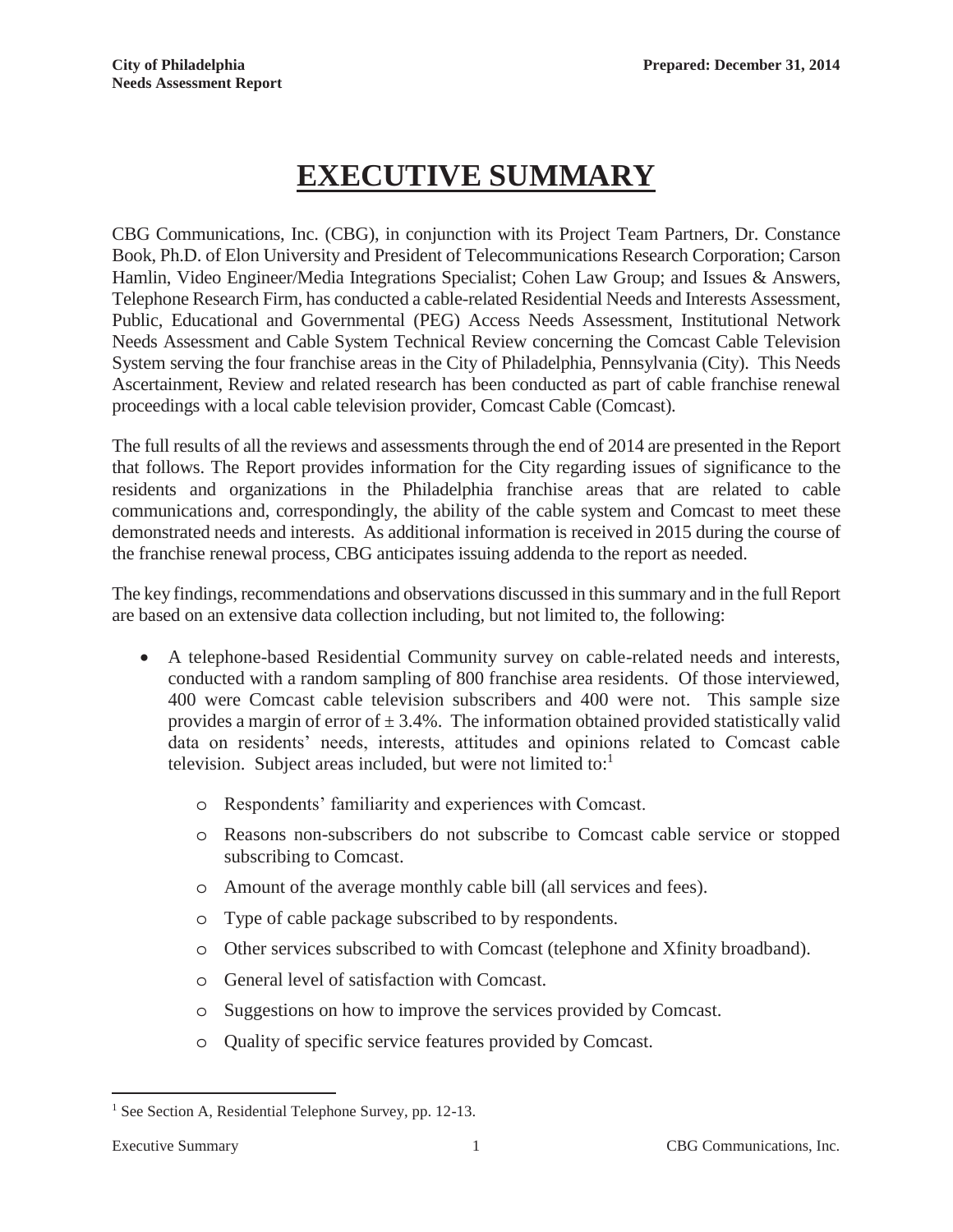- o List of specific channels with poor picture quality or poor audio quality.
- o Ratings of communication and installation experiences with Comcast, including telephone-based customer service provided by the company.
- o The number of cable outages and subscriber experiences with restoration of services.
- o Awareness and opinions of government, education and public access programming currently offered and future interest in local programming. Non-subscribers were also asked about their interest in receiving local access programming.
- o Quality of the picture and sound of local access programming and evaluation of the programming's informational and entertainment value.
- o Interest in receiving local access programming in HD and via the On Demand feature of the Comcast cable television system.
- o The presence of broadband in the home in Philadelphia and current levels of online activity.
- o Interest in interactive government services from the City.
- In a further effort to extend the opportunity to all residents to provide feedback concerning cable television needs and interests, an online version of the Residential Community Survey was launched after the telephone study was completed. This survey covered the same topics as the telephone survey. It was also made available in hard copy form in local libraries and at locations throughout the City for its KEYSPOT community Internet access initiative. Three thousand, two hundred eleven (3,211) Philadelphia residents responded to the online survey to share their cable television experience.<sup>2</sup>
- Focused discussions and update discussions with Public Access Staff and the Board of Directors from PhillyCAM, the independent non-profit providing Public Access services to Philadelphia residents, as well as extensive document review and focused discussions, and an online survey of PhillyCAM members who utilize the video production facilities and equipment and provide programming for distribution over PhillyCAM's Public Access Channels. $3$

The online survey of PhillyCAM producers, programmers and facility users obtained a variety of information from 100 respondents about both current operations and needs for the future. $4$ 

Site visits and observation, evaluation and analysis of the facilities and equipment were also made by CBG and its Team Partners of the existing PhillyCAM production facility on Ranstead Street to review age, condition, use and functionality of the existing facilities and equipment provided.

 $\overline{a}$ 

<sup>2</sup> See Section A, p. 43 and Exhibit A.2.

<sup>3</sup> See Section B, p. 77, and Exhibit B.1

<sup>4</sup> See Section B, p. 77, and Exhibits B.2 and B.3.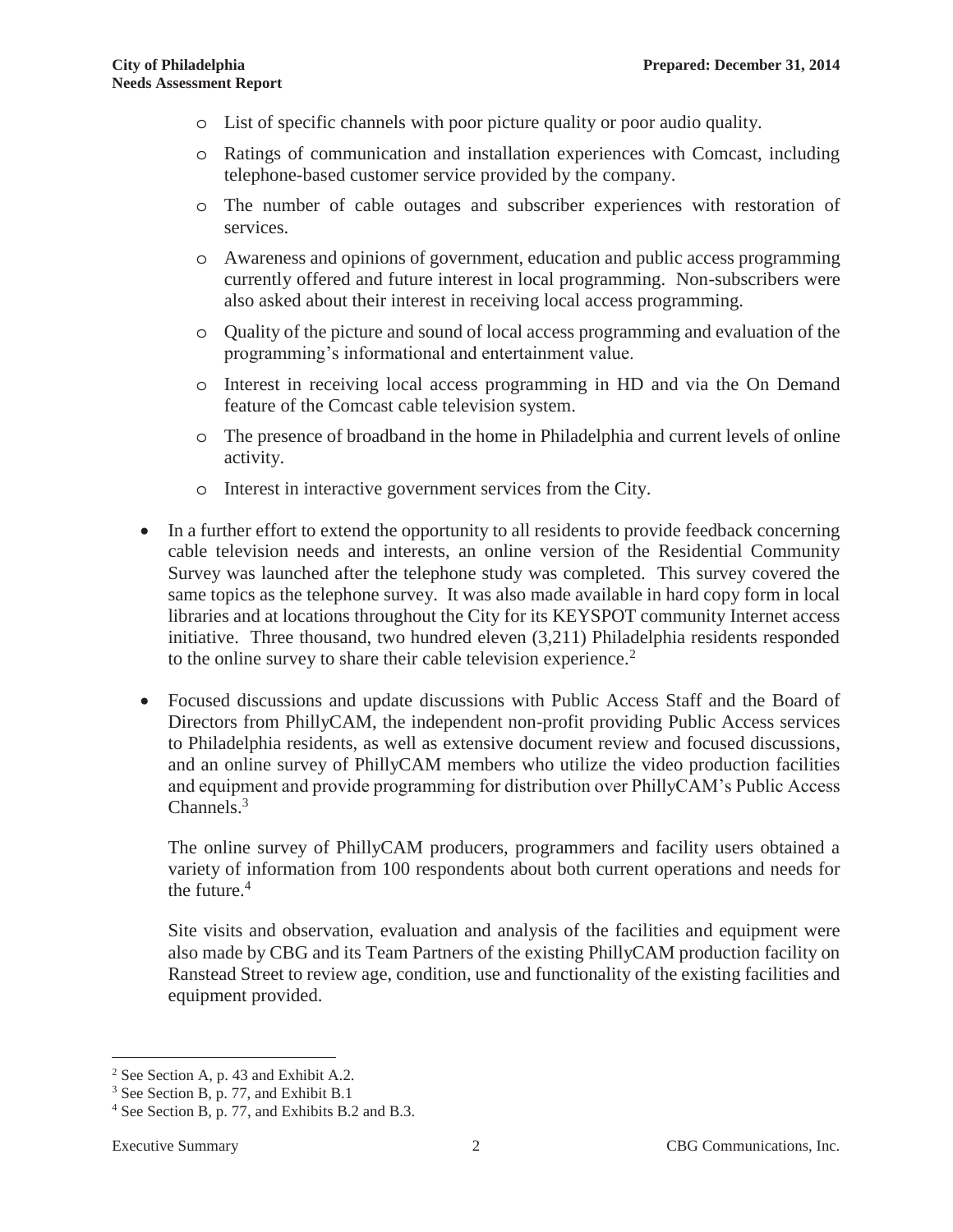• A focused discussion, interviews, and update discussions with City Governmental Access management and staff, as well as extensive document review and an online survey of government agency representatives and others that are familiar with, or who work with, the City's Cable TV Unit in the development of programming for the City's Governmental Access channels.<sup>5</sup> The online survey, similar to that for PhillyCAM, obtained additional information about both current operations and needs for the future.<sup>6</sup>

Similar to the needs assessment tasks regarding PhillyCAM, CBG and its Team Partners also made site visits to multiple Cable TV Unit production locations to review and evaluate the City's Governmental Access operation and review, evaluate and analyze existing facilities and equipment concerning age, condition, use and functionality and needs for the future.

- Interviews with the School District of Philadelphia (SDP) and its PSTV Educational Access Channel management and staff concerning SDP's existing operation and needs for the future.<sup>7</sup> Again, a site visit was made to review, evaluate and analyze age, condition, use and functionality of the existing facility, equipment and channel, and related needs for the future.
- Interviews with production and management staff for each of the four higher educational institutions that operate Educational Access Channels, including Temple University Television (TUTV), La Salle University Television (La Salle TV), Drexel University Television (DUTV) and Community College of Philadelphia Television (CCPTV) to assess channel capacity and utilization, and program content development and distribution. CBG also reviewed and analyzed a variety of documentation provided by the universities and college.
- Focused discussions and interviews with a variety of government agency representatives as well as OIT (Office of Innovation and Technology) officials and communications and networking staff related to development of an Institutional Network (I-Net).<sup>8</sup> This included a work group discussion with City department Information Technology personnel and other City officials who provided their experiences and visions as to how the City's networking needs will evolve.
- A review of Cable System Technical and Operational information provided by Comcast.<sup>9</sup>
- A system plant (physical infrastructure) inspection using a random sample of City addresses, as well as a review of the headends and hubs in order to review compliance with Cable Franchise technical provisions, including compliance with codes such as the National Electrical Safety Code (NESC) and the National Electrical Code(NEC).

 $\overline{a}$ 

<sup>5</sup> See Section B., p. 93 and Exhibit B.6.

<sup>6</sup> See Section B., p. 94, and Exhibits B.7 and B.8.

<sup>&</sup>lt;sup>7</sup> See Section B, p. 104 and Exhibit B.10.

<sup>8</sup> See Section C, p. 124. An Institutional Network (I-Net) is a separate part of the cable system developed for communications network uses by government institutions.

<sup>&</sup>lt;sup>9</sup> See Section D., p. 152.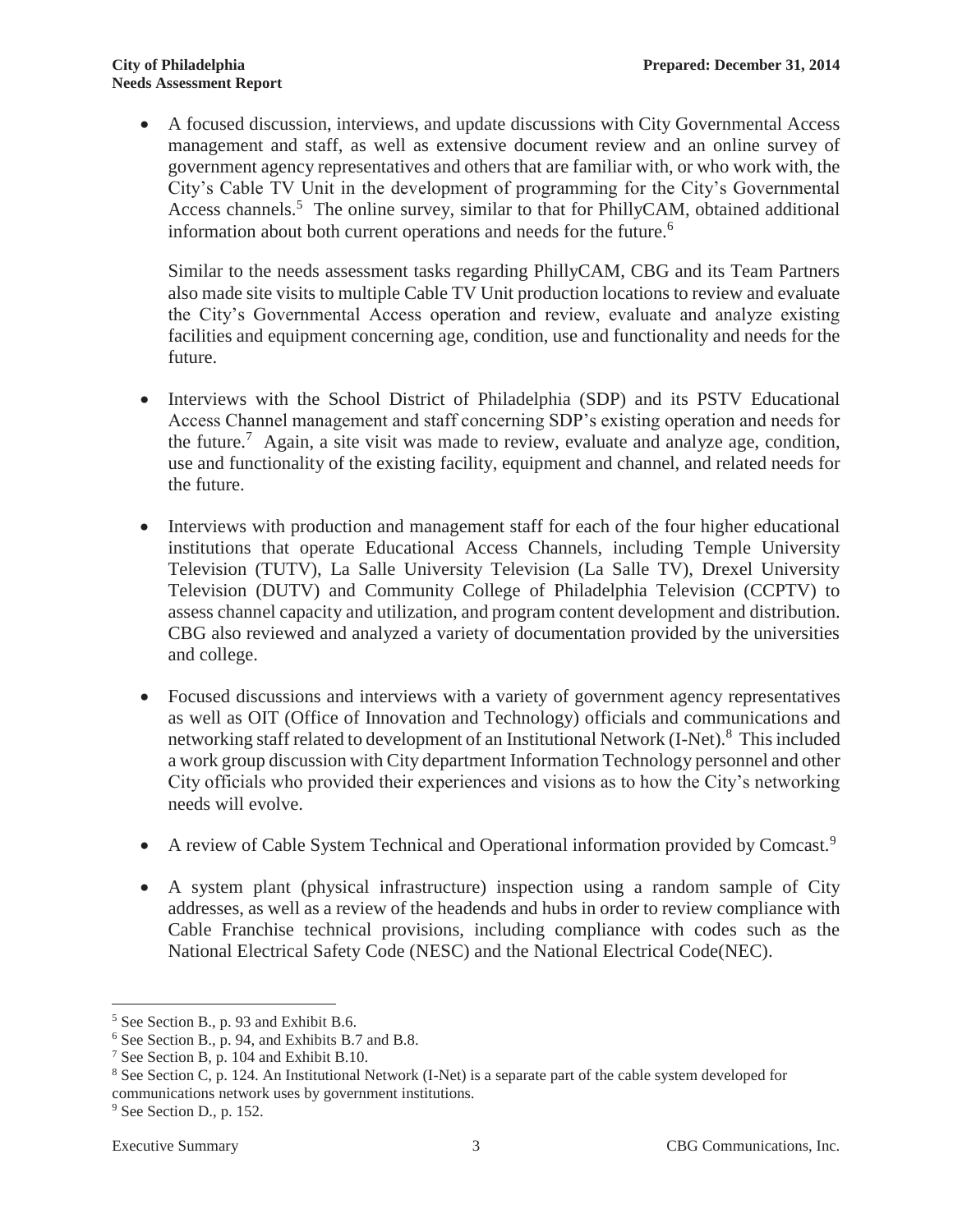The analysis of all the information obtained through the Needs Assessment and Review process enabled CBG and its Team Partners to focus on many elements related to a renewed cable franchise. From this analysis, CBG developed detailed Findings, along with Conclusions and Recommendations incorporated in the Report. The Key Findings, Conclusions and Recommendations for consideration by the City as it continues through the franchise renewal negotiation process are the following:

### Residential Community Needs Assessment – Telephone Survey

- Philadelphia's cable television subscribers reported levels of satisfaction one to eleven percent (1%-11%) lower than other Comcast franchise areas in selected markets where studies were completed in the last six years. Specifically, seventy-four percent (74%) of Comcast cable subscribers are satisfied overall with their cable service, leaving 26% that indicated they are dissatisfied. Those that rated cable service negatively indicated that the rating could be improved if rates were lowered (45%), if more programming choices were offered (12%) and if there were fewer outages and breaks in service (8%). This suggests that working to rein in the increasing cost for commercial cable services, developing more affordable packages, and addressing technical issues related to signal outages and other reception problems would help improve satisfaction levels.
- Thirty-six percent (36%) of non-Comcast cable television subscribers indicated that they had never subscribed to Comcast cable services. The primary reason cited was the cost of service (35%), followed by 21% who indicated they were satellite subscribers and another 15% who don't watch or don't have time to watch television. For those who once, but no longer, subscribe to Comcast, cost was also the primary reason for no longer subscribing (58%). This was followed by those who have billing issues/problems (7%), those who experienced service problems (5%) and those who experienced poor customer service (2%). This suggests that taking the same steps to improve subscriber satisfaction would also serve to attract those who have never or previously subscribed.
- While the majority of Comcast cable subscribers indicated they were satisfied overall with picture quality, problems were noted with both signal outages and picture clarity or reception. Specifically, lengthy cable signal outages for periods of greater than 24 hours were noted by 17% of subscribers. Nineteen percent (19%) of Comcast subscribers reported problems with picture clarity or reception, including 11% of those who indicated the problems were constant and 9% who indicated that they occurred every few days. A substantial number of those who had technical problems were also dissatisfied (36%) or were very dissatisfied (10%) with the response time to resolve the problem. Both technical difficulties and outages resulted in calls to Comcast, adding call volume and likely contributing to the problems with telephone response times described below. Improvements to technical operations to address the problems indicated would, again, improve subscriber satisfaction, as well as reduce call volume.
- Sixty-four percent (64%) called the Comcast Customer Service operation in the last year. The primary reason was related to billing questions (28%). Of these, 15% had received a busy signal when calling the company which is substantially greater than the 3% level specified by the FCC and Philadelphia's Franchise Customer Service Standards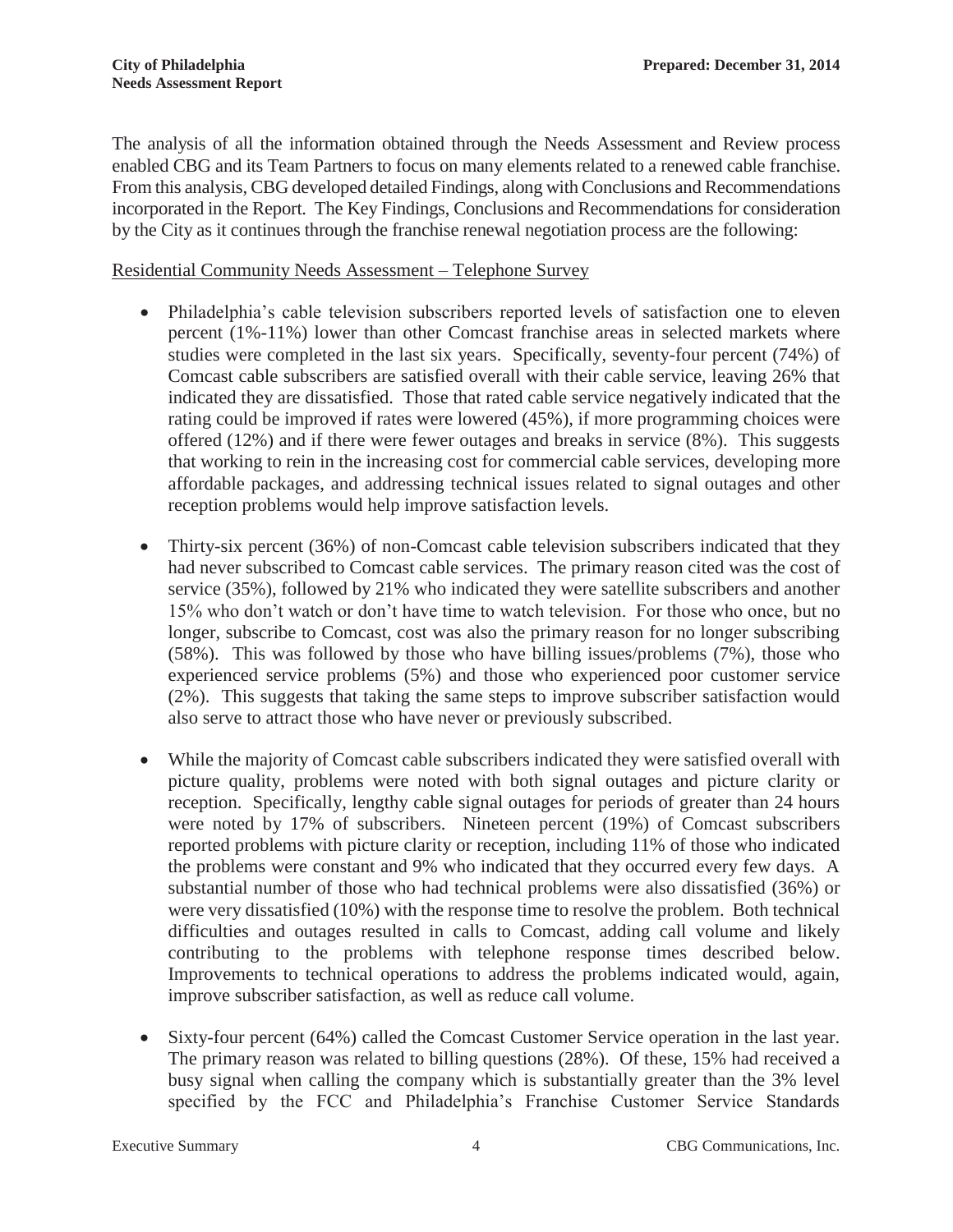requirements. Additionally, 61% indicated that their call had not been answered within 30 seconds, including the time left on hold, which is also far greater than the tolerance allowed (10%) under the Franchise and FCC Customer Service Standards.

- More than one in three  $(34\%)$  were dissatisfied  $(11\%$  very dissatisfied) with Comcast's billing practices, of those who called Customer Service related to billing questions and issues (28%). Again, working to resolve the issues that are creating dissatisfaction with billing and billing-related calls would not only improve customer satisfaction, but would also likely reduce the call volume related to billing and help to address Comcast's noncompliance with FCC Customer Service Standards.
- Thirty-four percent  $(34%)$  of subscriber respondents indicated that they were dissatisfied  $(23%)$  or very dissatisfied  $(11%)$  with Comcast's communications related to rate and programming changes. Accordingly, Comcast should review and improve how changes in programming rates and services are communicated to Comcast cable subscribers and the means it uses to communicate these changes.

We recommend each of the above problem areas be a focus in franchise renewal negotiations to secure improvements responsive to the concerns reported in the Survey.

- A significant portion of responding subscribers who were aware of the local Access Channels (68%) reported regular viewership of Philadelphia's local Public, Educational and Governmental (PEG) Access Channels. Specifically, 14%-20% of such subscribers reported watching the Channels on a weekly basis, including 3%-6% who watched more than five (5) hours a week. These percentages are significant when considering that cable television's business model revolves around niche channels rather than mass appeal channels.
- Subscribers also indicated a strong level of importance that these local PEG Channels be available on the system. The wide majority (84%) thought that these Channels were important, including 34% who indicated that they were very important and 26% that indicated important, regardless of how often they watch these Channels.
- Those subscribers also indicated a strong willingness to support PEG Channels as part of their monthly payment. Specifically, 37% of respondents indicated a specific amount that they would be willing to pay monthly to support local Access programming, with the average amount being \$3.16 per month. Including those not willing to pay anything (46%) in the calculation, the average amount subscribers were willing to pay to support PEG channels was still high at \$1.41 per month.

A number of these themes were also echoed in the online non-scientific survey.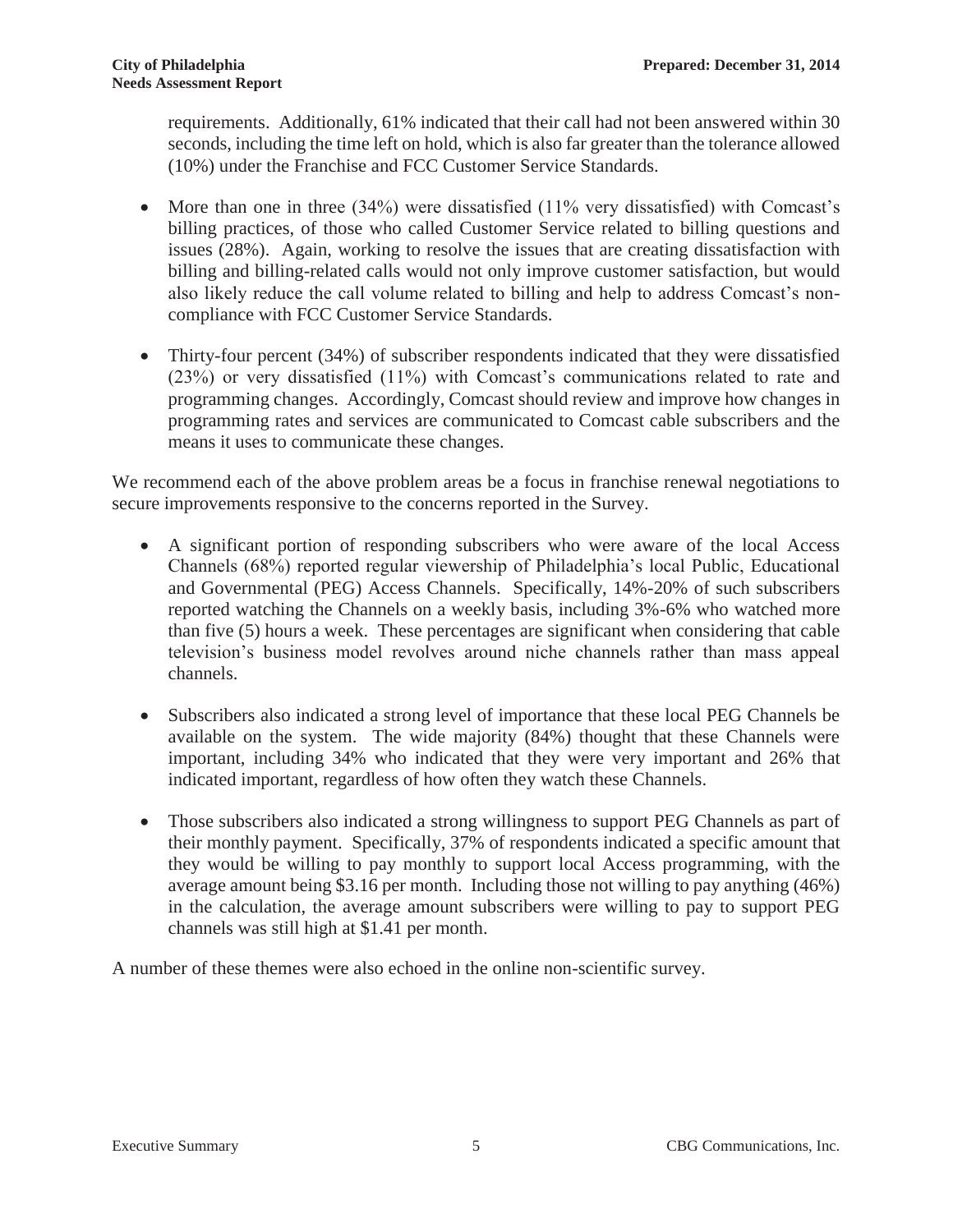#### PEG Access Needs Assessment

- The present PEG Access Channels and related channel positions need to be preserved and their capacity expanded to carry the High Definition (HD) programming cable TV viewers now expect. This includes continued delivery of:
	- o Four (4) channels for Philadelphia City Government, including one channel that focuses on public meetings and hearings of the Philadelphia City Council and other governmental bodies, one channel that focuses on information about City Government and the work of City departments, one closed circuit channel for internal use by the Police Department, and one closed circuit channel for internal use by the Fire Department. The first two Governmental Access Channels must also be in HD.
	- o One Educational Access Channel for the School District of Philadelphia's (SDP) Public School TV channel (currently Channel 52) to continue PSTV's focus on School Reform Commission proceedings, communication of information to students and their families, activities and events in the schools, and programming produced by students, faculty and staff. This Channel should also be provided in HD upon full conversion of SDP's production and master control equipment to HD.
	- o Five Public Access Channels for PhillyCAM. This includes the existing flagship Community Channel 66 as well as the Live Culture Channel scheduled for the second quarter of 2015 and the forthcoming Sustainability, Heritage and Youth Channels now in development. These channels should all be provided in HD.
	- o Four (4) discrete channels for the existing programmers of Higher Educational Access: Temple University for TUTV; Drexel University for DUTV; Community College of Philadelphia for CCPTV; and La Salle University for La Salle TV. All four of these Higher Educational Access channels must be provided in HD.
- All of these channels must be provided in an SD version until the entire system is converted to HD so that every subscriber, regardless of their tier of cable service, will always be able to receive all of the Access Channels.
- x Because time shifted viewing continues to increase, it will be necessary to ensure that enough cable-based video on demand capacity is available for PEG Access Channel programming.
- New, upgraded and replacement equipment for the Government, Educational and Public Access Channels must be provided consistent with the needs and interests demonstrated in the study. This includes: $10$

 $\overline{a}$ 

<sup>&</sup>lt;sup>10</sup> Equipment needs are projected over a 10 year timeframe; for a 15 year franchise term, the equipment projections increase by 50%. Facility projections do not increase for a 15 year term.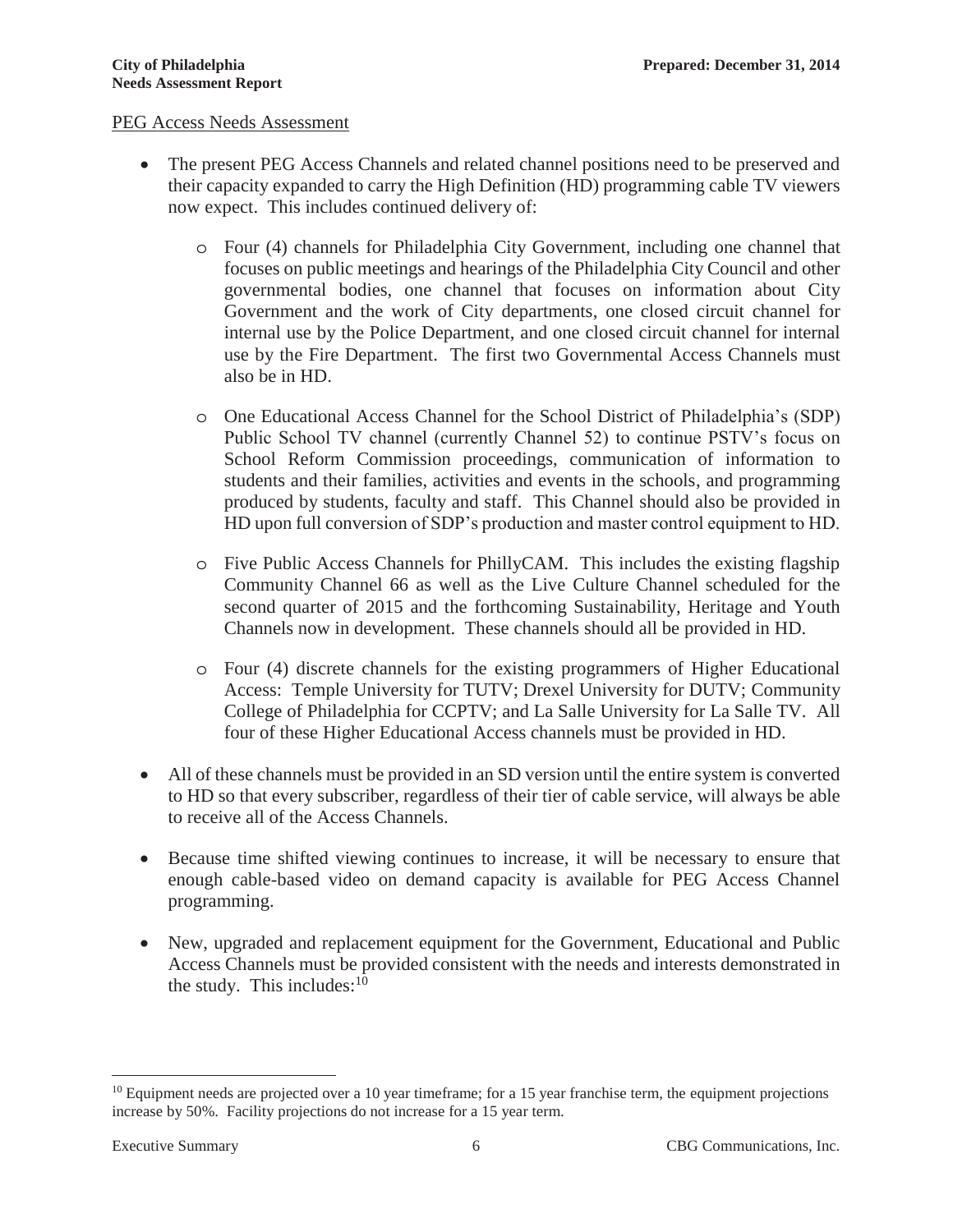- o PhillyCAM Public Access -- \$3,480,000 to facilitate Public Access programming produced in the PhillyCAM Media Center, as well as in the field through single camera and other portable and mobile remote operations.
- o City of Philadelphia Governmental Access -- \$3,057,480 to produce programming in the Council Chambers, City Hall studio facilities and in offsite meeting and conference room locations by both portable and mobile remote operations.
- o School District of Philadelphia K-12 Educational Access -- \$1,945,680 for new, upgraded and replacement equipment necessary to support video production at SDP's Central Facility (including the Board Room and SDP's Central Studio facilities) as well as in the schools throughout the District.
- o Regarding Higher Educational Access -- The Higher Educational Access Channels operated by Temple, Drexel and La Salle are funded by their Universities and through grants and donations from foundations and other funders. Accordingly, we have not projected specific capital equipment or facility needs for these channels. The Community College of Philadelphia is in a different situation, however, and may require capital equipment and facility funding for a production studio which it does not now have.
- PEG Access Facility funding -- Three specific needs were determined for facility space development and potential redevelopment concerning the Philadelphia PEG Access Channels:
	- o For Governmental Access -- \$840,000 is forecast to develop a larger studio space as well as new post production, office, storage and related space in City Hall.
	- o For PhillyCAM -- Two facility space related needs are evident. First, \$525,000 is needed to remodel 2100 square feet to develop a full Youth production and post production space. Then, there is a significant possibility that PhillyCAM may need to move its operation in 2021 when its current lease expires. At that time, it will need an estimated \$2,500,000 to make leasehold improvements in another leased space encompassing 10,000 square feet for current and new operations developed between now and 2021.
- Taken together, over a ten year period this equates to a total of  $$11,868,640$  needed for PEG Access capital facilities and equipment.
- Currently PhillyCAM relies significantly on operating support that comes from the cable franchises, augmented by member fees, grants and donations. Projections indicate that in order to both continue to maintain its current level of operations, as well as increase its content development and distribution consistent with the needs assessed, PhillyCAM will need to increase operational funding to an average annual amount of \$1,467,013 over the 10 year projected time frame. Consistent with the existing franchise, such funding should continue to be provided as an operating contribution from the cable service providers.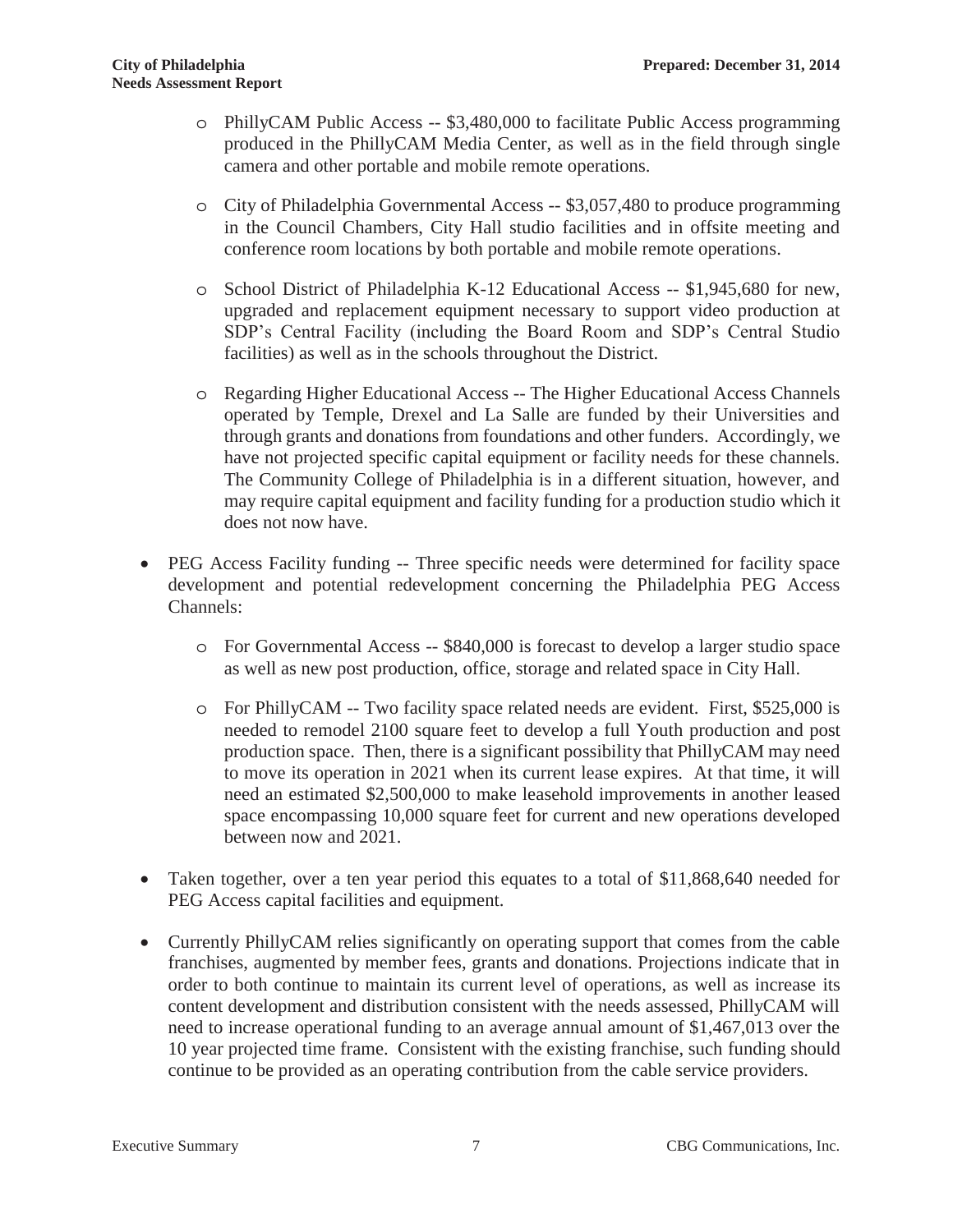- x Similarly, Governmental Access Operating costs will increase as additional staff is hired to produce more programming to distribute over two discreetly branded channels. These costs are forecast to average \$612,510 annually over 10-years.
- Comcast subscribers in the Philadelphia area are currently providing  $$0.26$  per subscriber, per month to support public access channels only. Over a 10-year period, if subscribership holds steady, and all subscribers in all four franchise areas are factored in, the amount projected to be generated is approximately \$8,580,000. This falls substantially short of the projected cost to meet all PEG access needs described in the Report, which total \$32,662,870 over 10-years and require an increase in the amount of funding currently provided.
- This rise in funding, however, is only to a level consistent with or well below the support provided in other large jurisdictions around the country (ranging up to 2% of gross revenues, or approximately \$2.04 per subscriber, per month).

# Institutional Network Needs Assessment

- The services and applications running on the City's data networks continue to increase in number, capabilities and users, as the City implements technology initiatives necessary for efficient and cost effective delivery of government services. The City's need for additional network capacity, both speed and circuits, is accordingly increasing at a rapid pace.
- Networks used by the City must be highly flexible, permitting quick and cost-effective addition of new locations served, quick and cost-effective capacity expansion, and to protect network resources, quick and inexpensive termination and reduction of services for locations no longer needed.
- The City has stringent requirements for network availability, and minimal tolerance for network outages. Network security is a high priority.
- City Information Technology budgets remain tight, notwithstanding the increasing demands of City Departments for applications and network capacity. This means that the City's network must be able to increase in capability, while continuing to be cost-effective.
- Based on all of the above, CBG recommends development of a new dark fiber optic network to meet the City's data transport needs, both now and into the future, with the City responsible for acquiring and maintaining the equipment necessary to activate the network. This dark fiber network should be provided as part of an Institutional Network. In CBG's opinion, only a stand-alone dark fiber network that is wholly under City control can fully meet the above City requirements. CBG estimates the cost to build a new, stand alone dark fiber network serving the City's 208 sites (encompassing 338 communications circuits) is approximately \$11.2 million, including building entry cost.
- This cost could be considerably lower if all or part of the dark fiber for the I-Net were provided by Comcast on its system, as separate fibers for the City in Comcast's sheath or otherwise dedicated to City use. Although CBG believes that only a stand-alone network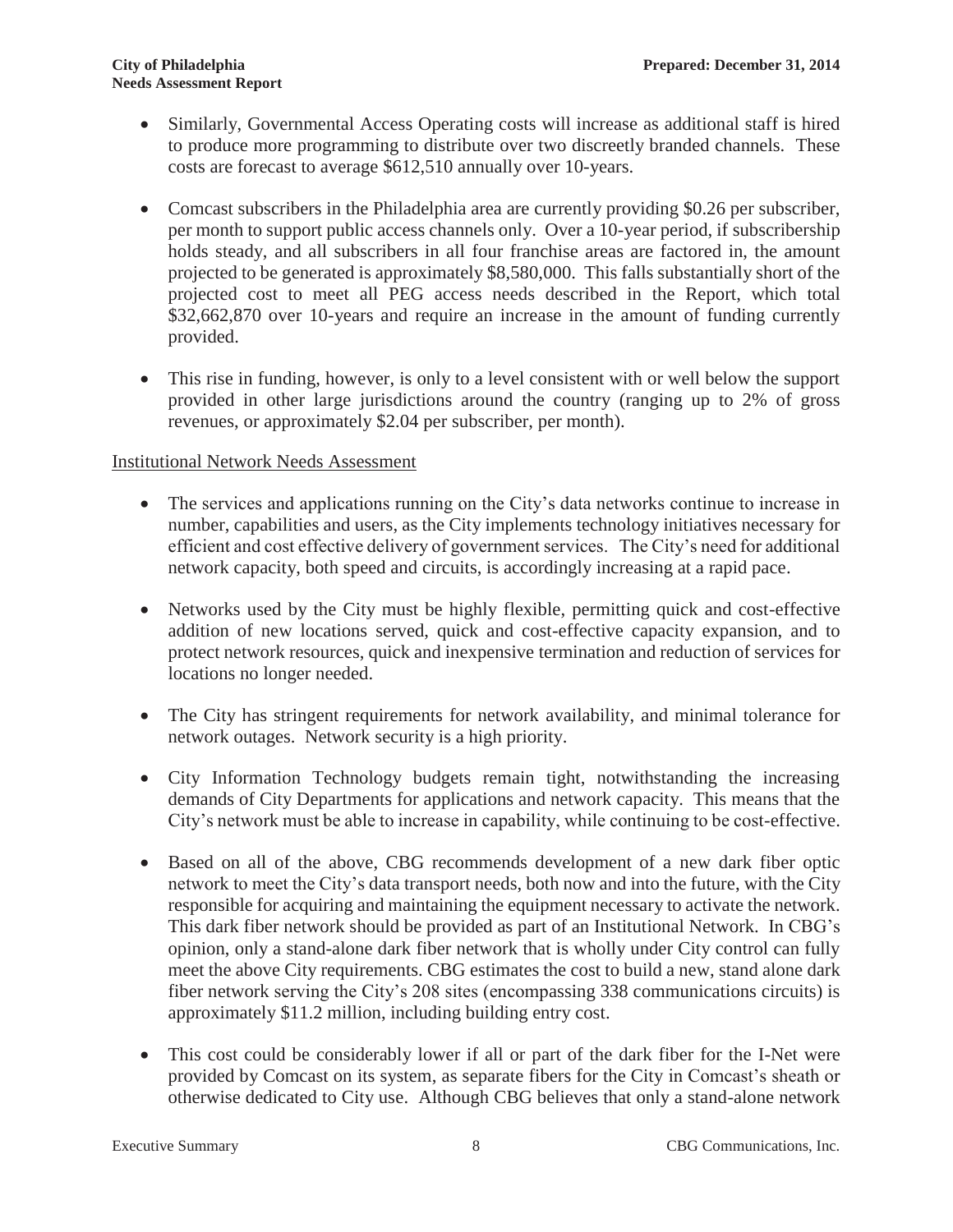that is fully controlled by the City can fully meet City needs, CBG believes the City should consider such an I-Net on the Comcast system, as long as the fiber is dedicated to City use and City use survives termination of a renewed franchise for any reason.

• CBG evaluated the alternative of a "managed network services" arrangement, under which a provider furnishes data transport service on its infrastructure, which is used for multiple customers and is wholly under the provider's control with respect to maintenance, network availability, security and flexibility in the addition or termination of locations. Given the City's stringent requirements described above and detailed in the Report, it is CBG's opinion that "managed services" will not meet the City's network needs.

## Cable System Technical Review

- CBG conducted a technical review of Comcast's cable system that included document review, system physical plant (infrastructure) audit, driveout and inspection, facility tours, and discussions with Comcast staff to determine the condition of Comcast's subscriber network in the four franchise areas.
- CBG inspected randomly selected addresses throughout the City to evaluate the compliance of Comcast's cable television system with the National Electrical Safety Code (NESC) and National Electrical Code (NEC) as required by the current franchise. CBG found substantial maintenance and code compliance failures. Based on the random sample and using standard statistical methods, CBG projects that as many as 256,750 addresses City-wide have a service drop that violates the NESC or NEC, and that as many as 13,738 addresses City-wide have a pole or pedestal with an NESC or NEC code violation.
- Based on these projections, CBG recommends that the City require Comcast to develop and implement an inspection program and correct all code violations in the short term, under the current Franchise, and that the requirement for this program be included in a renewal franchise. The program should require regular inspection of the infrastructure and timely repairs with accurate documentation provided by Comcast to the City on a regular basis.
- The City should perform a triennial system design and bandwidth review. As subscribers' desires and needs for cable services increase over time, and given the increased capacity demands on the system for non-cable services such as Internet access and commercial data transportation, the system's capacity may need to be increased. Possible methods of minimizing the impact of additional bandwidth needs include upgrading the system to 1000 megahertz (1 gigahertz), upgrading the system to Fiber-To-The-Premises (FTTP) architecture and deployment of Switched Digital Video (SDV technology These and other options should be reviewed and considered as part of franchise renewal, at a minimum during a required triennial technical review.
- The City should require Comcast to test the system on a regular basis, with documentation, to show compliance with FCC regulations. Tests should be performed at a minimum of eight (8) locations in the City. This testing should be required under a renewed franchise.